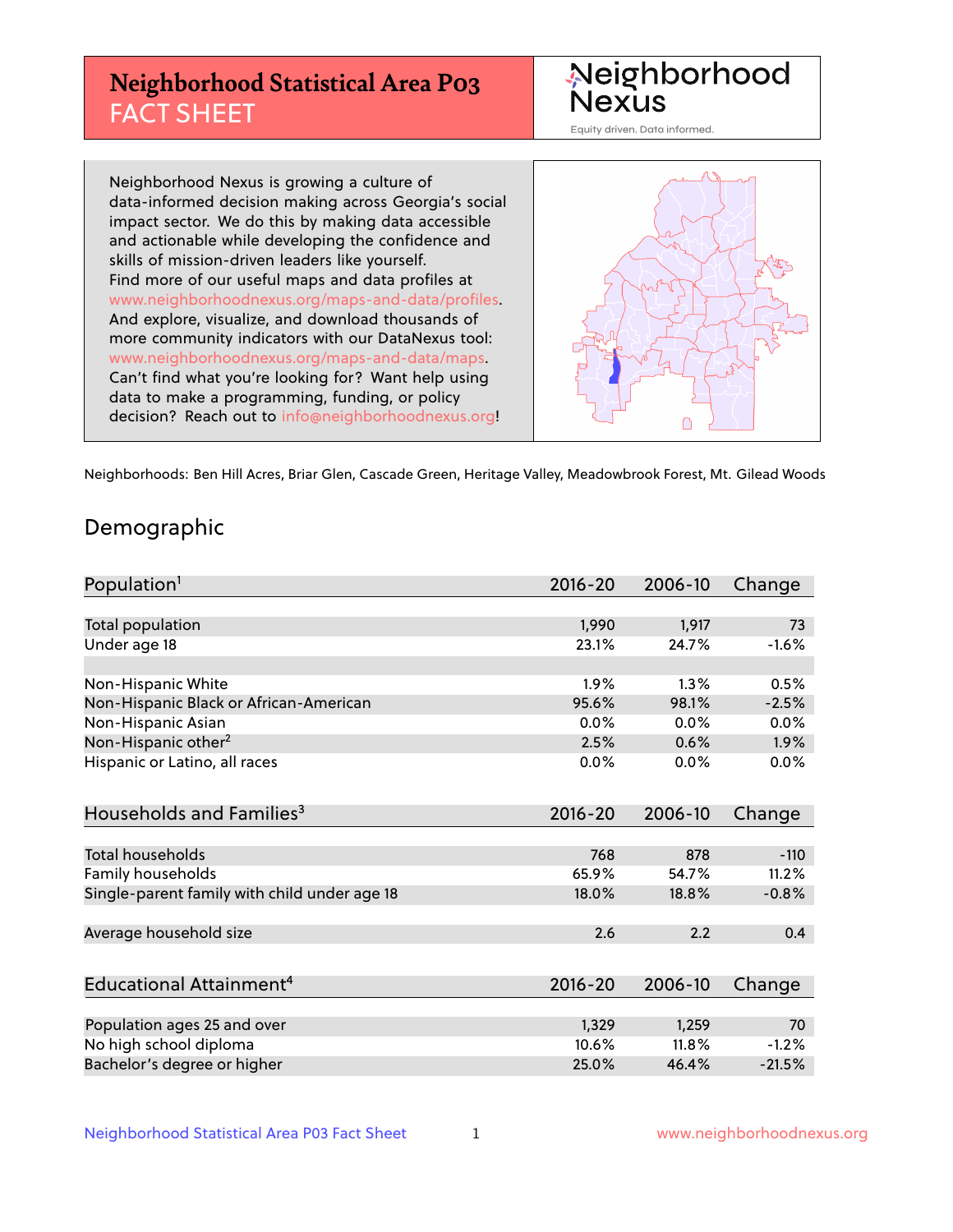# Change Measures, continued...

| Employment <sup>5</sup>                                 | $2016 - 20$    | 2006-10        | Change    |
|---------------------------------------------------------|----------------|----------------|-----------|
|                                                         |                |                | 266       |
| Total workers residing in Neighborhood Statistical Area | 1,307<br>23.0% | 1,041<br>23.0% | 0.1%      |
| Workers with earnings \$1250/month or less              | 39.7%          | 46.5%          | $-6.8%$   |
| Workers with earnings \$1251/month to \$3333/month      | 37.3%          | 30.5%          | 6.7%      |
| Workers with earnings greater than \$3333/month         |                |                |           |
| Total jobs located in Neighborhood Statistical Area     | 421            | 1,028          | $-607$    |
| Jobs with earnings \$1250/month or less                 | 42.3%          | 39.4%          | 2.9%      |
| Jobs with earnings \$1251/month to \$3333/month         | 41.1%          | 37.5%          | 3.5%      |
| Jobs with earnings greater than \$3333/month            | 16.6%          | 23.1%          | $-6.4%$   |
|                                                         |                |                |           |
| Jobs/workers ratio                                      | 0.3            | 1.0            | $-0.7$    |
|                                                         |                |                |           |
| Income and Poverty <sup>6</sup>                         | 2016-20        | 2006-10        | Change    |
|                                                         |                |                |           |
| Median household income                                 | \$39,953       | \$46,736       | $-56,783$ |
|                                                         |                |                |           |
| Population for whom poverty status is determined        | 1,990          | 1,917          | 73        |
| Population below poverty                                | 22.1%          | 18.9%          | 3.2%      |
|                                                         | 2016-20        | 2006-10        |           |
| Housing <sup>7</sup>                                    |                |                | Change    |
| Total housing units                                     | 876            | 1,001          | $-124$    |
| Occupied housing units                                  | 87.7%          | 87.8%          | $-0.1%$   |
| Vacant housing units                                    | 12.3%          | 12.2%          | 0.1%      |
|                                                         |                |                |           |
| Occupied housing units                                  | 768            | 878            | $-110$    |
| Owner occupied housing units                            | 50.9%          | 69.9%          | $-19.1%$  |
| Renter occupied housing units                           | 49.1%          | 30.1%          | 19.1%     |
|                                                         |                |                |           |
| Access to a Vehicle <sup>8</sup>                        | $2016 - 20$    | 2006-10        | Change    |
|                                                         |                |                |           |
| Occupied housing units                                  | 768            | 878            | $-110$    |
| No vehicle available                                    | 15.3%          | 9.4%           | 5.9%      |
|                                                         |                |                |           |
| Crime Rates, per 10,000 Population <sup>9</sup>         | 2017-21        | 2012-16        | Change    |
|                                                         |                |                |           |
| All Part I crimes                                       | 254.3          | 250.5          | 3.8       |
| Violent crime                                           | 44.2           | 31.1           | 13.1      |
| Murder                                                  | 0.0            | 0.0            | 0.0       |
| Robbery                                                 | 7.0            | 15.0           | $-7.9$    |
| Aggravated assault                                      | 37.2           | 16.1           | 21.1      |
| Property crime                                          | 210.1          | 219.4          | $-9.4$    |
| <b>Burglary</b>                                         | 32.2           | 59.9           | $-27.7$   |
| Larceny                                                 | 115.6          | 108.3          | 7.3       |
| Vehicle theft                                           | 62.3           | 51.3           | 11.1      |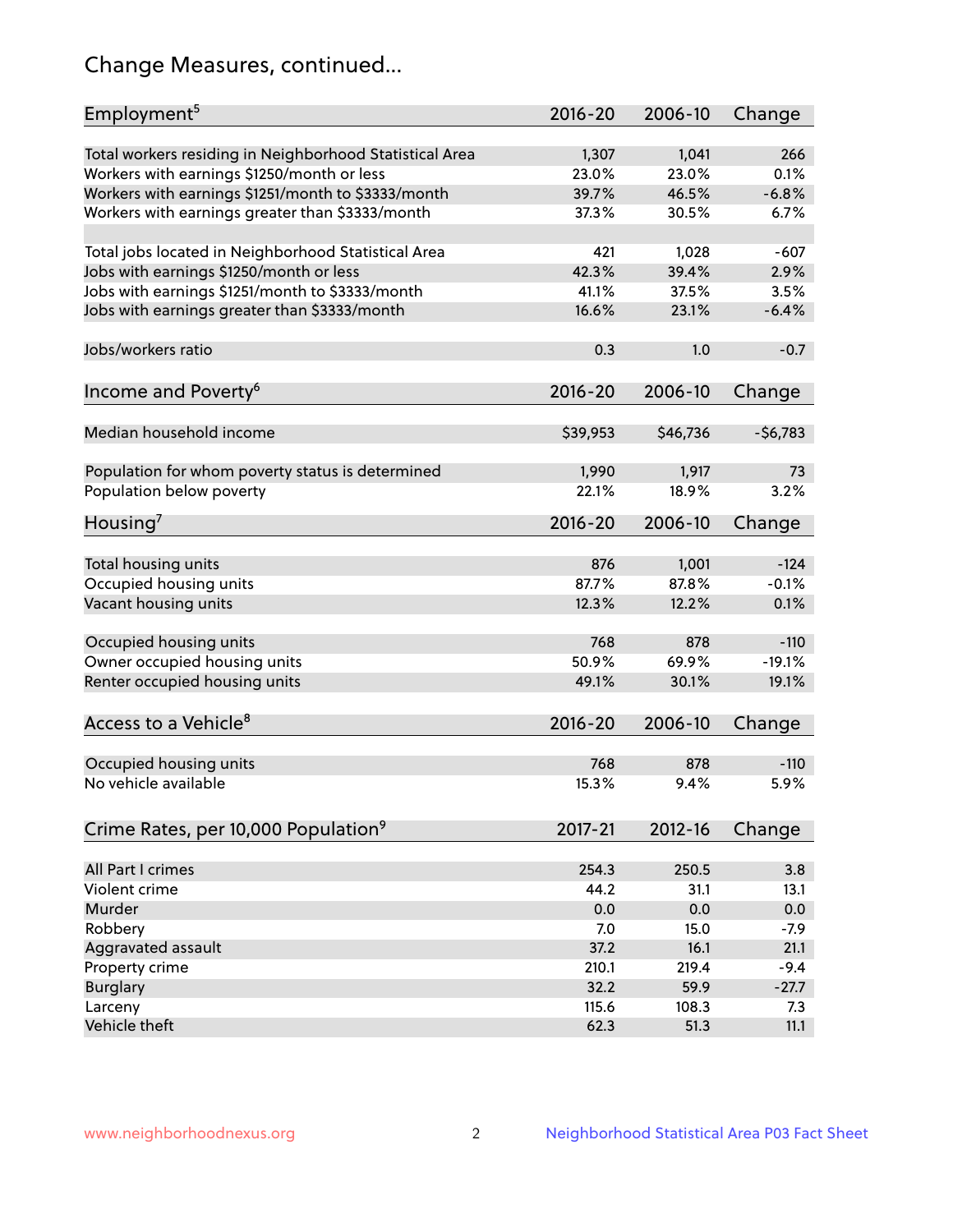# Current Data: Demographic

| Sex and Age, 2016-20 <sup>10</sup>                    | Estimate        | Margin of Error |
|-------------------------------------------------------|-----------------|-----------------|
| Total population                                      | 1,990           | $\pm$ 488       |
| Male                                                  | 44.4%           | $\pm$ 8.5%      |
| Female                                                | 55.6%           | ±13.9%          |
| Under 5 years                                         | 7.3%            | $\pm$ 5.4%      |
| 5 to 9 years                                          | 5.7%            | $\pm$ 4.9%      |
| 10 to 14 years                                        | 8.6%            | $\pm$ 9.5%      |
| 15 to 19 years                                        | 5.3%            | ±4.8%           |
| 20 to 24 years                                        | 6.3%            | $\pm$ 5.4%      |
| 25 to 34 years                                        | 14.6%           | $\pm$ 5.7%      |
| 35 to 44 years                                        | 10.1%           | $\pm$ 4.4%      |
| 45 to 54 years                                        | 14.3%           | $\pm$ 5.9%      |
| 55 to 59 years                                        | 4.7%            | $\pm 3.5\%$     |
| 60 to 64 years                                        | 5.0%            | ±2.9%           |
| 65 to 74 years                                        | 10.2%           | $\pm 2.5\%$     |
| 75 to 84 years                                        | 5.3%            | $\pm 2.4\%$     |
| 85 years and over                                     | 2.7%            | $\pm 2.2\%$     |
| Median age (years)                                    | 37.7            | $\pm$ 3.4       |
| Race and Ethnicity, 2016-20 <sup>11</sup>             | <b>Estimate</b> | Margin of Error |
| Total population                                      | 1,990           | $\pm$ 488       |
| Hispanic or Latino (of any race)                      | 0.0%            | $\pm$ 0.5%      |
| Not Hispanic or Latino                                | 100.0%          | $\pm$ 0.0%      |
| White alone                                           | 1.9%            | $\pm$ 3.1%      |
| Black or African American alone                       | 95.6%           | $\pm$ 7.1%      |
| American Indian and Alaska Native alone               | 0.1%            | $\pm$ 0.3%      |
| Asian alone                                           | 0.0%            | $\pm$ 0.5%      |
| Native Hawaiian and other Pacific Islander alone      | 0.0%            | $\pm$ 0.5%      |
| Some other race alone                                 | 0.8%            | $\pm 1.2\%$     |
| Two or more races                                     | 1.6%            | ±2.9%           |
| U.S. Citizenship Status, 2016-20 <sup>12</sup>        | <b>Estimate</b> | Margin of Error |
| Foreign-born population                               | 23              | $\pm$ 31        |
| Naturalized U.S. citizen                              | 53.3%           | $\pm$ 41.6%     |
| Not a U.S. citizen                                    | 46.7%           | ±76.4%          |
| Citizen, Voting Age Population, 2016-20 <sup>13</sup> | Estimate        | Margin of Error |
| Citizen, 18 and over population                       | 1,519           | ±271            |
| Male                                                  | 41.8%           | $\pm$ 9.1%      |
| Female                                                | 58.2%           | $\pm$ 8.4%      |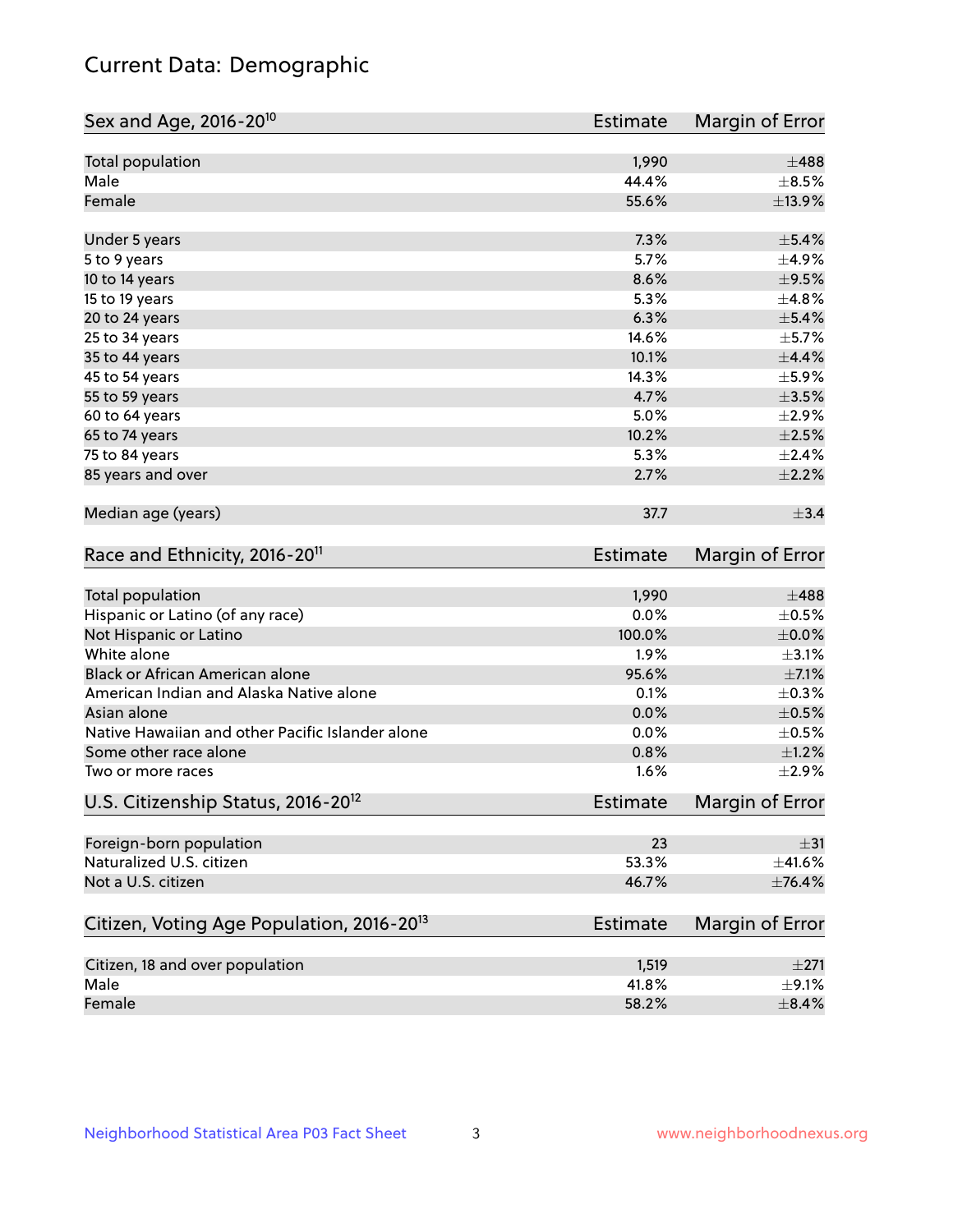# Current Data: Economic

| Income, 2016-20 <sup>14</sup>                           | Estimate | Margin of Error |
|---------------------------------------------------------|----------|-----------------|
|                                                         |          |                 |
| All households                                          | 768      | $\pm$ 149       |
| Less than \$10,000                                      | 10.9%    | $\pm$ 11.1%     |
| \$10,000 to \$14,999                                    | 5.8%     | ±6.3%           |
| \$15,000 to \$24,999                                    | 15.1%    | ±11.5%          |
| \$25,000 to \$34,999                                    | 11.1%    | $\pm$ 9.6%      |
| \$35,000 to \$49,999                                    | 14.2%    | $\pm$ 8.3%      |
| \$50,000 to \$74,999                                    | 20.5%    | $\pm$ 10.2%     |
| \$75,000 to \$99,999                                    | 8.8%     | $\pm$ 5.2%      |
| \$100,000 to \$149,999                                  | 8.4%     | ±6.3%           |
| \$150,000 to \$199,999                                  | 2.2%     | $\pm 2.9\%$     |
| \$200,000 or more                                       | 2.9%     | $\pm$ 5.3%      |
| Median household income (dollars)                       | \$39,953 | $\pm$ 7,537     |
| Mean household income (dollars)                         | \$59,182 | ±17,229         |
| Households with earnings                                | 73.6%    | ±14.4%          |
| Mean earnings (dollars)                                 | \$60,007 | $±$ 22,376      |
| Households with Social Security                         | 33.4%    | $\pm$ 6.5%      |
| Mean Social Security income (dollars)                   | \$16,302 | ±3,385          |
| Households with retirement income                       | 27.6%    | $\pm$ 7.2%      |
| Mean retirement income (dollars)                        | \$24,456 | $\pm$ 7,930     |
| Households with Supplemental Security Income            | 4.7%     | ±3.8%           |
| Mean Supplemental Security Income (dollars)             | \$10,715 | ±9,180          |
| Households with cash public assistance income           | 3.2%     | ±4.4%           |
| Mean cash public assistance income (dollars)            | \$2,873  | $\pm 2,168$     |
| Households with Food Stamp/SNAP benefits in the past 12 | 20.4%    | ±13.3%          |
| months                                                  |          |                 |
| Family households                                       | 506      | ±118            |
| Less than \$10,000                                      | 12.5%    | $\pm$ 15.8%     |
| \$10,000 to \$14,999                                    | 4.4%     | $\pm$ 7.8%      |
| \$15,000 to \$24,999                                    | 5.4%     | $\pm$ 6.9%      |
| \$25,000 to \$34,999                                    | 8.4%     | $\pm$ 8.9%      |
| \$35,000 to \$49,999                                    | 21.3%    | ±13.5%          |
|                                                         |          |                 |
| \$50,000 to \$74,999<br>\$75,000 to \$99,999            | 21.5%    | ±13.3%          |
|                                                         | 10.6%    | $\pm$ 6.4%      |
| \$100,000 to \$149,999                                  | 8.1%     | $\pm$ 7.5%      |
| \$150,000 to \$199,999                                  | 3.3%     | $\pm$ 4.4%      |
| \$200,000 or more                                       | 4.4%     | $\pm$ 8.0%      |
| Median family income (dollars)                          | \$48,182 | ±6,878          |
| Mean family income (dollars)                            | \$69,765 | $±$ 27,613      |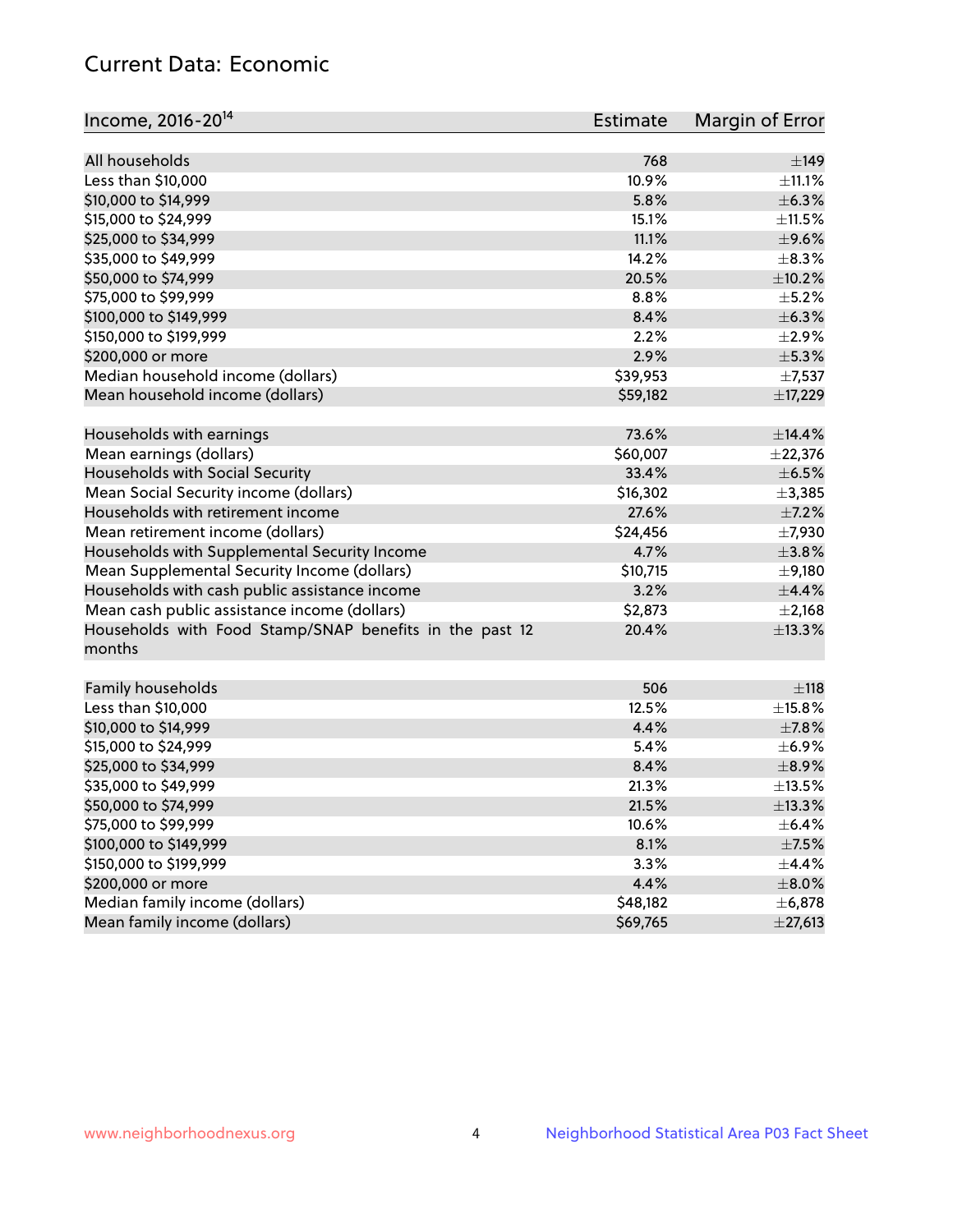# Current Data: Economic, continued...

| Income, 2016-20, continued <sup>15</sup>                              | <b>Estimate</b> | Margin of Error |
|-----------------------------------------------------------------------|-----------------|-----------------|
|                                                                       |                 |                 |
| Nonfamily households                                                  | 262             | $\pm$ 123       |
| Median nonfamily income (dollars)                                     | \$24,956        | ±5,373          |
| Mean nonfamily income (dollars)                                       | \$33,661        | $\pm 2,837$     |
| Median earnings for workers (dollars)                                 | \$29,483        | ±5,892          |
| Median earnings for male full-time, year-round workers<br>(dollars)   | \$31,810        | $\pm$ 7,996     |
| Median earnings for female full-time, year-round workers<br>(dollars) | \$38,226        | ±7,946          |
| Per capita income (dollars)                                           | \$25,556        | ±5,506          |
| Families Below Poverty Level, 2016-20 <sup>16</sup>                   | <b>Estimate</b> | Margin of Error |
|                                                                       |                 |                 |
| <b>All Families</b>                                                   | 506             | $\pm$ 118       |
| Percent below poverty                                                 | 16.9%           | ±16.4%          |
| Families with related children under 18 years                         | 225             | ±119            |
| Percent below poverty                                                 | 33.8%           | ±32.0%          |
| Families with related children under 5 years only                     | 56              | $\pm$ 56        |
| Percent below poverty                                                 | 0.0%            | ±31.2%          |
| Married couple families                                               | 161             | $\pm$ 79        |
| Percent below poverty                                                 | 2.8%            | $\pm$ 6.0%      |
| Married couple families with related children under 18 years          | 26              | $\pm$ 45        |
| Percent below poverty                                                 | $0.0\%$         | ±38.5%          |
| Married couple families with related children under 5 years           | 0               | ±14             |
| Percent below poverty                                                 | $\ddagger$      | $\ddagger$      |
| Families with female householder, no spouse present                   | 303             | $\pm$ 129       |
| Percent below poverty                                                 | 25.1%           | ±24.7%          |
| Families with female householder, no spouse present with              | 180             | $+105$          |
| related children under 18 years                                       |                 |                 |
| Percent below poverty                                                 | 39.4%           | $+38.5%$        |
| Families with female householder, no spouse present with              | 42              | $\pm$ 45        |
| related children under 5 years                                        |                 |                 |
| Percent below poverty                                                 | 0.0%            | ±23.9%          |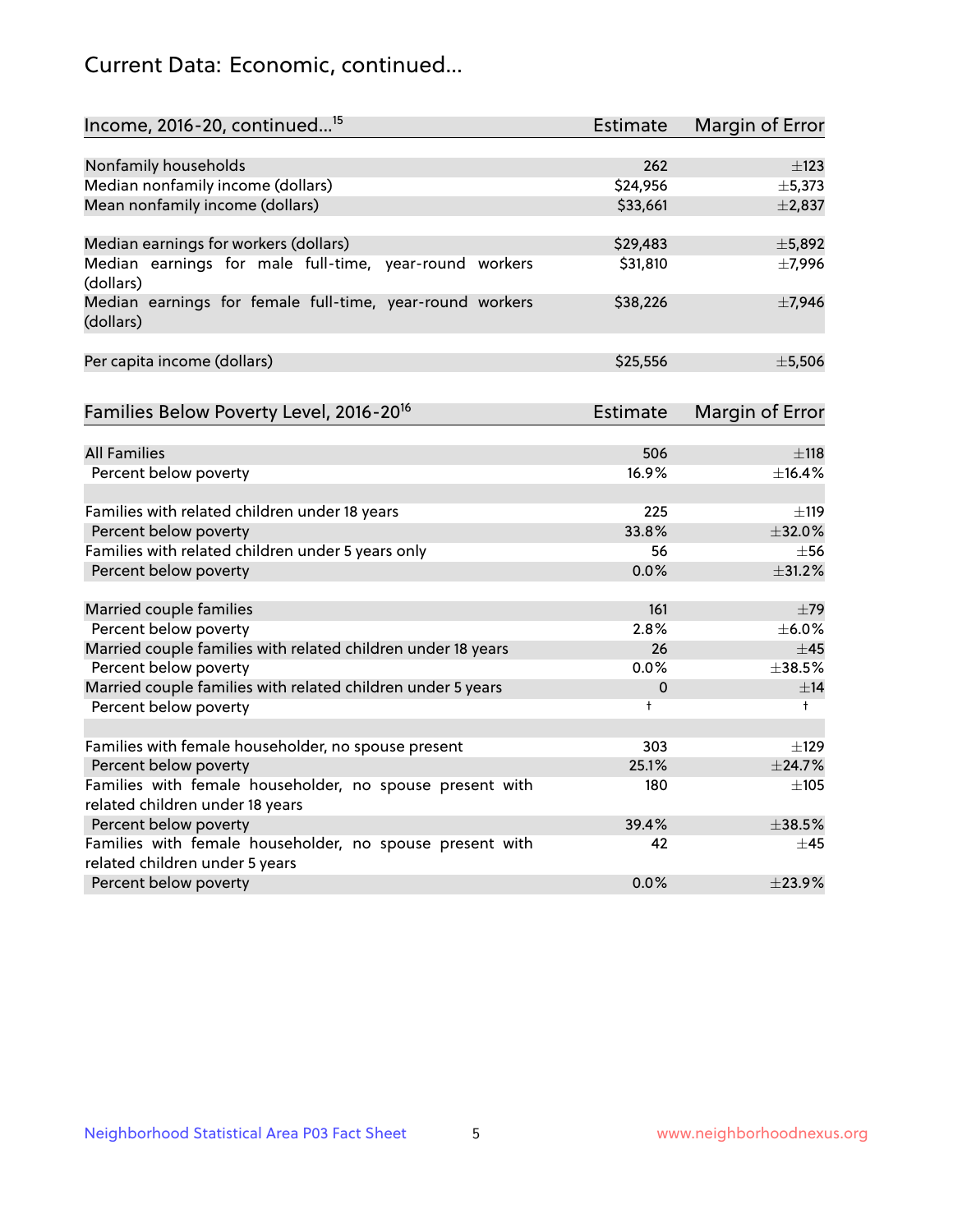# Current Data: Economic, continued...

| People Below Poverty Level, 2016-20 <sup>17</sup> | <b>Estimate</b> | Margin of Error |
|---------------------------------------------------|-----------------|-----------------|
|                                                   |                 |                 |
| Total population                                  | 1,990           | $\pm 488$       |
| Percent below poverty                             | 22.1%           | $\pm 21.1\%$    |
| Population under 18 years                         | 461             | $\pm 218$       |
| Percent below poverty                             | 49.6%           | $\pm$ 32.3%     |
| Population 18 years and over                      | 1,529           | $\pm 296$       |
| Percent below poverty                             | 13.9%           | $+7.4%$         |
| Population 18 to 64 years                         | 1.169           | $\pm 277$       |
| Percent below poverty                             | 14.3%           | $\pm$ 9.1%      |
| Population 65 years and over                      | 361             | ±104            |
| Percent below poverty                             | 12.6%           | $+10.6%$        |

| Poverty by Race/Ethnicity, 2016-20 <sup>18</sup><br><b>Estimate</b> |         | Margin of Error |  |
|---------------------------------------------------------------------|---------|-----------------|--|
|                                                                     |         |                 |  |
| Non-Hispanic White population                                       | 37      | $\pm 62$        |  |
| Percent below poverty                                               | $0.0\%$ | $\pm$ 26.9%     |  |
| <b>Black population</b>                                             | 1,902   | $\pm$ 487       |  |
| Percent below poverty                                               | 22.0%   | ±21.6%          |  |
| Asian population                                                    | 0       | ±10             |  |
| Percent below poverty                                               |         |                 |  |
| Hispanic or Latino population                                       | 0       | ±10             |  |
| Percent below poverty                                               |         |                 |  |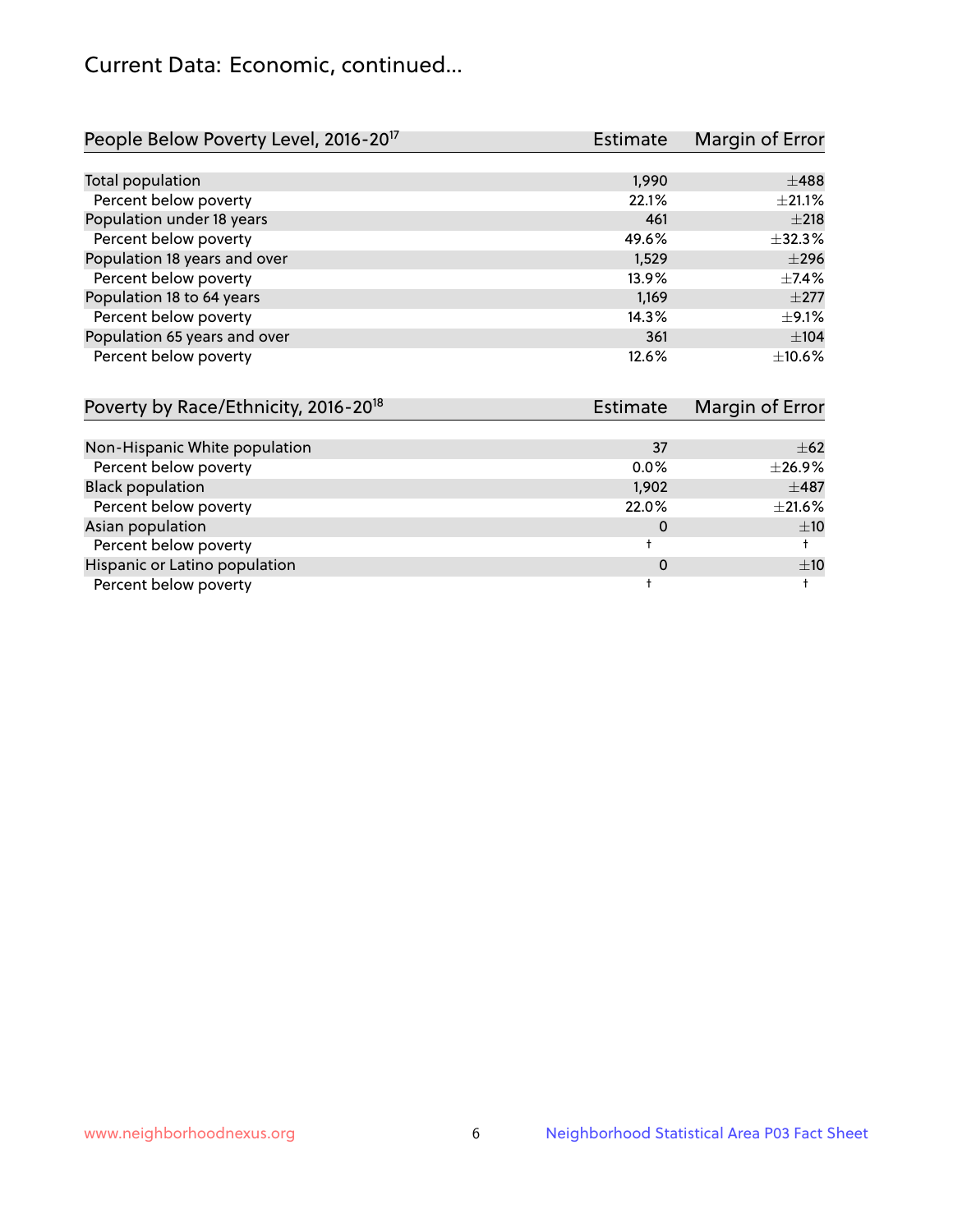# Current Data: Employment

| Employment Status, 2016-20 <sup>19</sup>                                    | <b>Estimate</b> | Margin of Error |
|-----------------------------------------------------------------------------|-----------------|-----------------|
|                                                                             |                 |                 |
| Population 16 years and over                                                | 1,553           | $\pm 259$       |
| In labor force                                                              | 61.4%           | ±11.7%          |
| Civilian labor force                                                        | 61.4%           | ±11.7%          |
| Employed                                                                    | 56.8%           | ±11.8%          |
| Unemployed                                                                  | 4.6%            | $\pm$ 5.2%      |
| <b>Armed Forces</b>                                                         | 0.0%            | $\pm 2.9\%$     |
| Not in labor force                                                          | 38.6%           | $\pm$ 8.8%      |
| Civilian labor force                                                        | 953             | ±241            |
| <b>Unemployment Rate</b>                                                    | 7.4%            | $\pm$ 8.4%      |
| Females 16 years and over                                                   | 906             | $\pm 205$       |
| In labor force                                                              | 64.8%           | ±12.7%          |
| Civilian labor force                                                        | 64.8%           | ±12.7%          |
| Employed                                                                    | 59.1%           | ±13.3%          |
| Own children of the householder under 6 years                               | 154             | $\pm 106$       |
| All parents in family in labor force                                        | 83.8%           | ±43.3%          |
| Own children of the householder 6 to 17 years                               | 303             | $\pm 260$       |
| All parents in family in labor force                                        | 73.1%           | ±23.7%          |
| Industry, 2016-20 <sup>20</sup>                                             | <b>Estimate</b> | Margin of Error |
|                                                                             |                 |                 |
| Civilian employed population 16 years and over                              | 882             | $\pm 235$       |
| Agriculture, forestry, fishing and hunting, and mining                      | 1.2%            | $\pm 2.8\%$     |
| Construction                                                                | 5.0%            | $\pm$ 7.9%      |
| Manufacturing                                                               | 8.1%            | $\pm$ 8.6%      |
| Wholesale trade                                                             | 1.0%            | $\pm 2.4\%$     |
| Retail trade                                                                | 11.5%           | $\pm$ 7.3%      |
| Transportation and warehousing, and utilities                               | 9.2%            | $\pm$ 8.9%      |
| Information                                                                 | 1.3%            | $\pm 2.4\%$     |
| Finance and insurance, and real estate and rental and leasing               | 4.9%            | ±4.7%           |
| Professional, scientific, and management, and administrative                | 16.5%           | ±13.9%          |
| and waste management services                                               |                 |                 |
| Educational services, and health care and social assistance                 | 27.2%           | $\pm 10.0\%$    |
| Arts, entertainment, and recreation, and accommodation and<br>food services | 12.5%           | $\pm$ 9.0%      |
| Other services, except public administration                                | 0.7%            | $\pm 1.8\%$     |
| Public administration                                                       | 0.9%            | $\pm$ 2.2%      |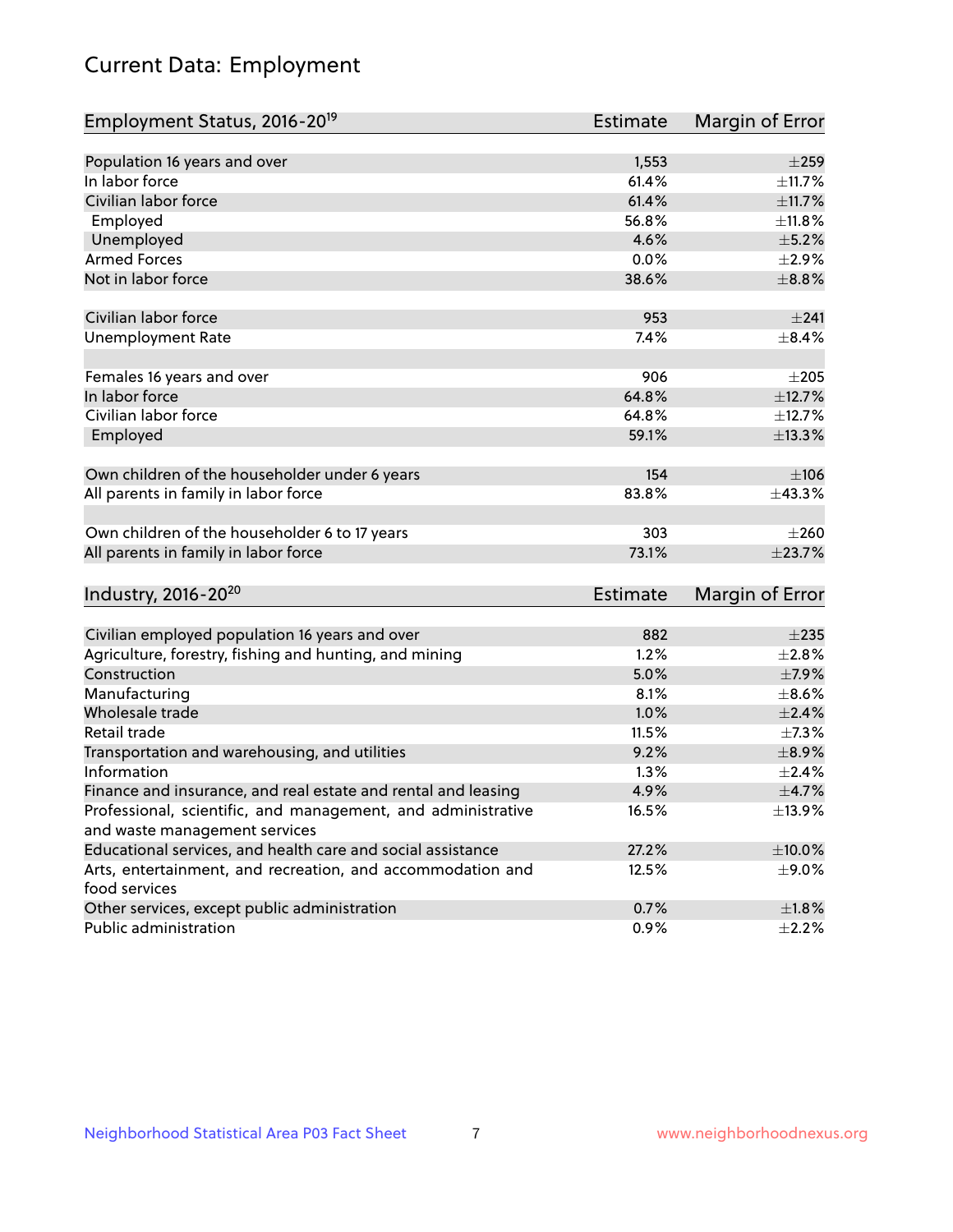# Current Data: Employment, continued...

| Occupation, 2016-20 <sup>21</sup>                                                                       | <b>Estimate</b> | Margin of Error |
|---------------------------------------------------------------------------------------------------------|-----------------|-----------------|
| Civilian employed population 16 years and over                                                          | 882             | $\pm 235$       |
| Management, business, science, and arts occupations                                                     | 31.9%           | $\pm$ 11.0%     |
| Service occupations                                                                                     | 21.5%           | $\pm$ 13.5%     |
| Sales and office occupations                                                                            | 26.8%           | ±10.7%          |
| Natural resources, construction, and maintenance occupations                                            | 5.2%            | $\pm 8.1\%$     |
| Production, transportation, and material moving occupations                                             | 14.5%           | ±10.7%          |
| Class of Worker, 2016-20 <sup>22</sup>                                                                  | Estimate        | Margin of Error |
| Civilian employed population 16 years and over                                                          | 882             | $\pm 235$       |
| Private wage and salary workers                                                                         | 73.5%           | $\pm$ 9.6%      |
| Government workers                                                                                      | 18.1%           | $\pm$ 11.6%     |
| Self-employed in own not incorporated business workers                                                  | 8.4%            | $\pm$ 8.8%      |
| Unpaid family workers                                                                                   | 0.0%            | $\pm1.6\%$      |
|                                                                                                         |                 |                 |
| Job Flows, 2019 <sup>23</sup>                                                                           |                 | 2019            |
| Total Jobs in Neighborhood Statistical Area                                                             |                 | 421             |
| Held by residents of Neighborhood Statistical Area                                                      |                 | 0.5%            |
| Held by non-residents of Neighborhood Statistical Area                                                  |                 | 99.5%           |
| Jobs by Industry Sector, 2019 <sup>24</sup>                                                             |                 | 2019            |
| Total Jobs in Neighborhood Statistical Area                                                             |                 | 421             |
| <b>Goods Producing sectors</b>                                                                          |                 | 0.0%            |
| Trade, Transportation, and Utilities sectors                                                            |                 | 60.1%           |
| All Other Services sectors                                                                              |                 | 39.9%           |
| Total Jobs in Neighborhood Statistical<br>held<br>by<br>Area<br>Neighborhood Statistical Area residents |                 | $\overline{2}$  |
| <b>Goods Producing sectors</b>                                                                          |                 | 0.0%            |
| Trade, Transportation, and Utilities sectors                                                            |                 | 0.0%            |
| All Other Services sectors                                                                              |                 | 100.0%          |
| Jobs by Earnings, 2019 <sup>25</sup>                                                                    |                 | 2019            |
| Total Jobs in Neighborhood Statistical Area                                                             |                 | 421             |
| Jobs with earnings \$1250/month or less                                                                 |                 | 42.3%           |
| Jobs with earnings \$1251/month to \$3333/month                                                         |                 | 41.1%           |
| Jobs with earnings greater than \$3333/month                                                            |                 | 16.6%           |
| Neighborhood Statistical<br>Jobs<br>in<br>held<br>by<br>Total<br>Area                                   |                 | 2               |
| Neighborhood Statistical Area residents                                                                 |                 |                 |
| Jobs with earnings \$1250/month or less                                                                 |                 | 0.0%            |
| Jobs with earnings \$1251/month to \$3333/month                                                         |                 | 100.0%          |
| Jobs with earnings greater than \$3333/month                                                            |                 | 0.0%            |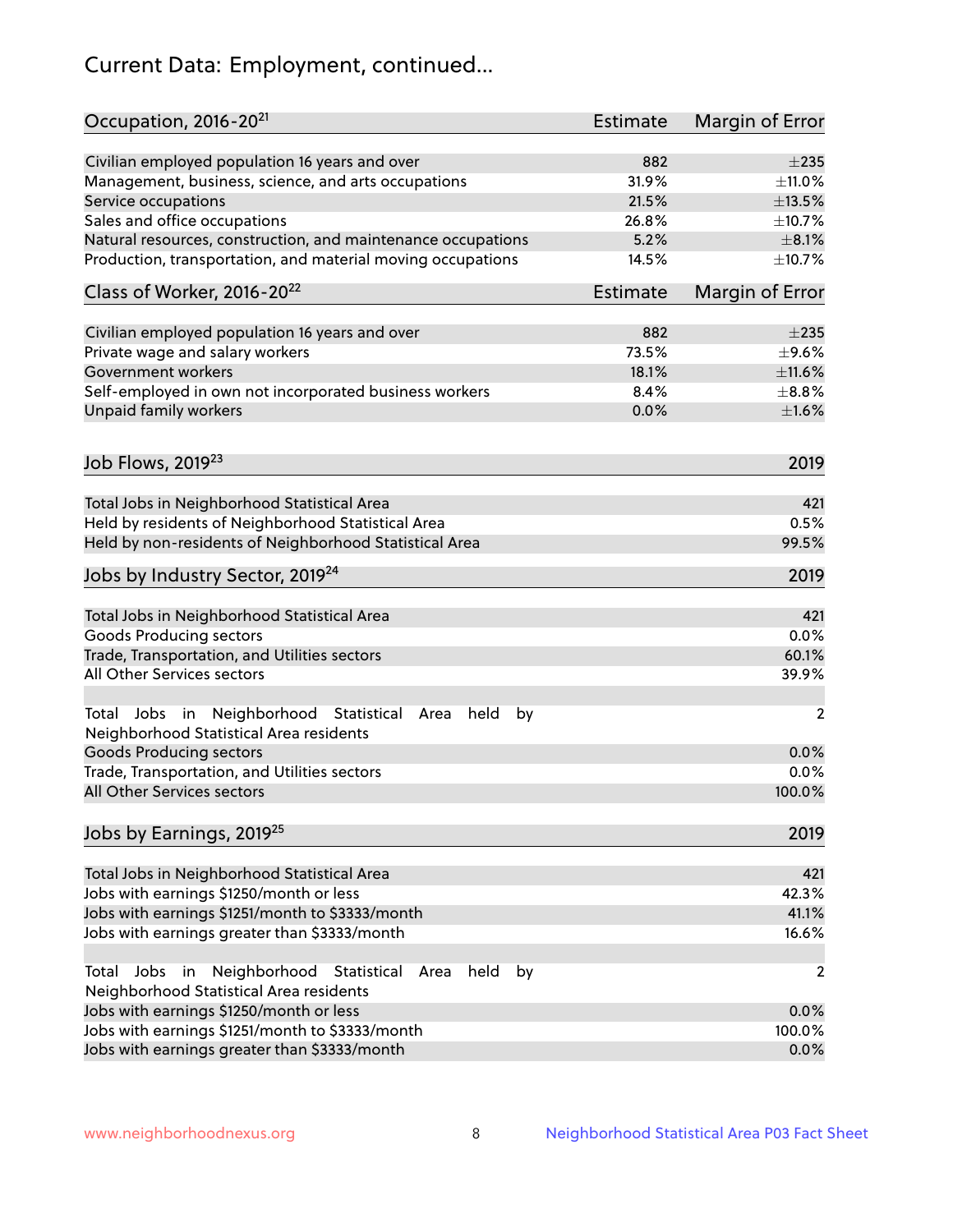# Current Data: Employment, continued...

| Jobs by Age of Worker, 2019 <sup>26</sup>                                                      | 2019   |
|------------------------------------------------------------------------------------------------|--------|
|                                                                                                |        |
| Total Jobs in Neighborhood Statistical Area                                                    | 421    |
| Jobs with workers age 29 or younger                                                            | 37.5%  |
| Jobs with workers age 30 to 54                                                                 | 45.1%  |
| Jobs with workers age 55 or older                                                              | 17.3%  |
|                                                                                                |        |
| Total Jobs in Neighborhood Statistical Area held by<br>Neighborhood Statistical Area residents | 2      |
| Jobs with workers age 29 or younger                                                            | 0.0%   |
| Jobs with workers age 30 to 54                                                                 | 100.0% |
| Jobs with workers age 55 or older                                                              | 0.0%   |

### Current Data: Education

| School Enrollment, 2016-20 <sup>27</sup>       | <b>Estimate</b> | Margin of Error |
|------------------------------------------------|-----------------|-----------------|
|                                                |                 |                 |
| Population 3 years and over enrolled in school | 570             | $+327$          |
| Nursery school, preschool                      | $8.8\%$         | $\pm$ 9.2%      |
| Kindergarten                                   | 1.5%            | ±3.3%           |
| Elementary school (grades 1-8)                 | 48.3%           | $\pm 28.7\%$    |
| High school (grades 9-12)                      | 5.5%            | $\pm$ 7.2%      |
| College or graduate school                     | 35.8%           | $\pm$ 7.9%      |

| Educational Attainment, 2016-20 <sup>28</sup> | Estimate | Margin of Error |
|-----------------------------------------------|----------|-----------------|
|                                               |          |                 |
| Population 25 years and over                  | 1.329    | $\pm 253$       |
| Less than 9th grade                           | 0.8%     | $\pm 2.2\%$     |
| 9th to 12th grade, no diploma                 | 9.9%     | $\pm$ 6.0%      |
| High school graduate (includes equivalency)   | 28.4%    | $\pm$ 9.7%      |
| Some college, no degree                       | 25.8%    | ±10.2%          |
| Associate's degree                            | 10.3%    | $\pm$ 5.5%      |
| Bachelor's degree                             | 12.7%    | $\pm$ 6.1%      |
| Graduate or professional degree               | 12.3%    | $\pm$ 5.7%      |
|                                               |          |                 |
| Percent high school graduate or higher        | 89.4%    | $\pm$ 8.8%      |
| Percent bachelor's degree or higher           | 25.0%    | $\pm$ 7.6%      |
|                                               |          |                 |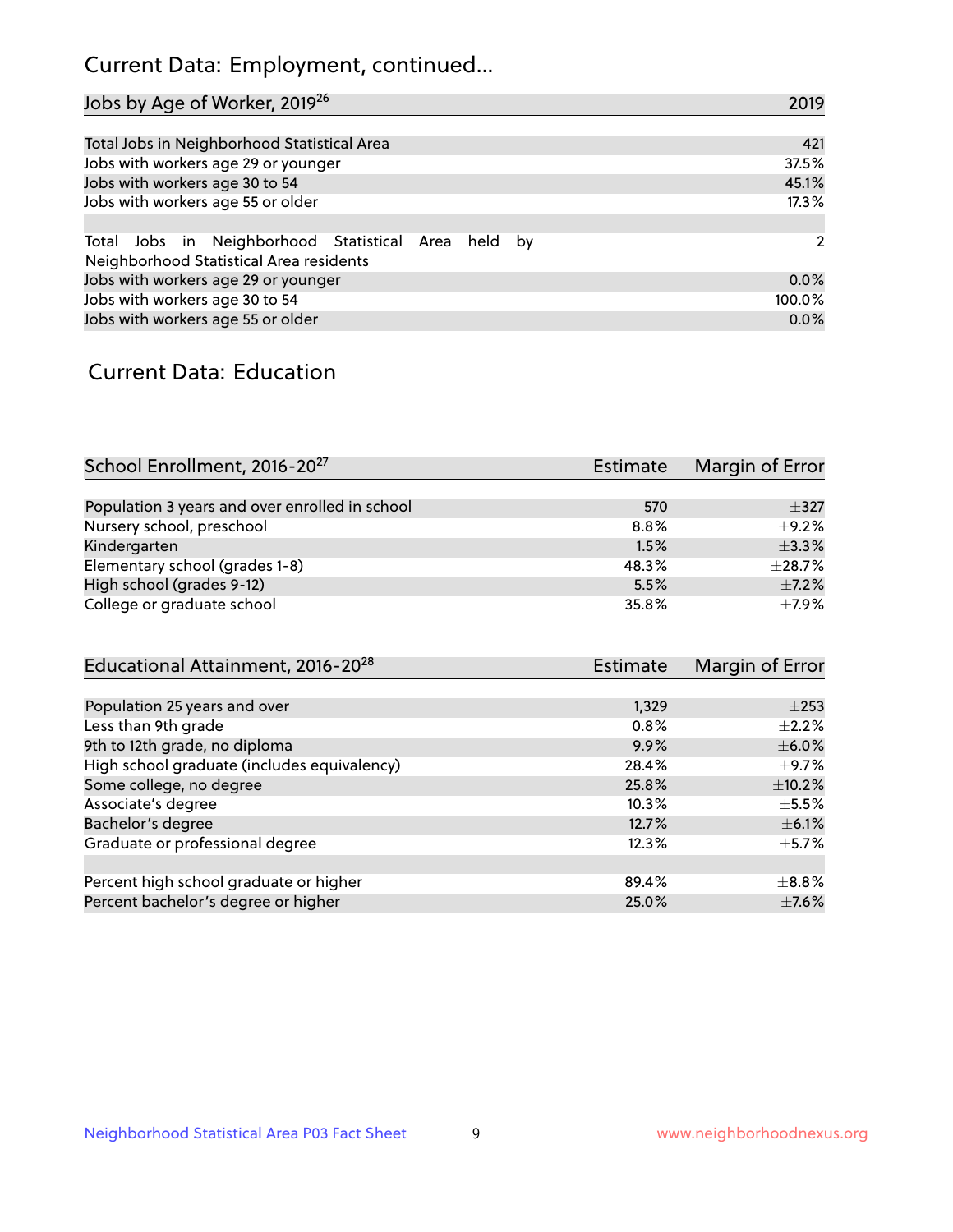# Current Data: Housing

| Households by Type, 2016-20 <sup>29</sup>            | <b>Estimate</b> | Margin of Error |
|------------------------------------------------------|-----------------|-----------------|
|                                                      |                 |                 |
| <b>Total households</b>                              | 768             | ±149            |
| Family households (families)                         | 65.9%           | $\pm$ 8.6%      |
| With own children under 18 years                     | 22.7%           | ±14.1%          |
| Married-couple family                                | 21.0%           | $\pm$ 9.2%      |
| With own children of the householder under 18 years  | 3.1%            | $\pm$ 5.6%      |
| Male householder, no spouse present, family          | 5.6%            | $\pm$ 5.9%      |
| With own children of the householder under 18 years  | 2.5%            | $\pm$ 4.2%      |
| Female householder, no spouse present, family        | 39.4%           | ±15.7%          |
| With own children of the householder under 18 years  | 17.2%           | $\pm$ 12.6%     |
| Nonfamily households                                 | 34.1%           | ±14.5%          |
| Householder living alone                             | 33.5%           | ±14.6%          |
| 65 years and over                                    | 8.1%            | $\pm$ 5.3%      |
|                                                      |                 |                 |
| Households with one or more people under 18 years    | 29.2%           | ±13.8%          |
| Households with one or more people 65 years and over | 32.4%           | $\pm 2.6\%$     |
|                                                      |                 |                 |
| Average household size                               | 2.59            | $\pm$ 0.39      |
| Average family size                                  | 3.30            | $\pm$ 0.93      |
| Housing Occupancy, 2016-20 <sup>30</sup>             | <b>Estimate</b> | Margin of Error |
|                                                      |                 |                 |
| Total housing units                                  | 876             | ±124            |
| Occupied housing units                               | 87.7%           | $\pm$ 11.6%     |
| Vacant housing units                                 | 12.3%           | $\pm$ 7.5%      |
|                                                      |                 |                 |
| Homeowner vacancy rate                               | 5.0             | ±7.5            |
| Rental vacancy rate                                  | 8.3             | $\pm$ 10.6      |
| Units in Structure, 2016-20 <sup>31</sup>            | <b>Estimate</b> | Margin of Error |
|                                                      |                 |                 |
| Total housing units                                  | 876             | ±124            |
| 1-unit, detached                                     | 61.6%           | $\pm$ 5.7%      |
| 1-unit, attached                                     | 5.2%            | $\pm$ 8.0%      |
| 2 units                                              | 1.5%            | $\pm$ 3.5%      |
| 3 or 4 units                                         | 9.2%            | $\pm$ 9.1%      |
| 5 to 9 units                                         | 9.4%            | $\pm$ 7.0%      |
| 10 to 19 units                                       | 5.5%            | $\pm$ 5.2%      |
| 20 or more units                                     | 5.1%            | $\pm$ 6.5%      |
| Mobile home                                          | 2.5%            | $\pm 4.1\%$     |
| Boat, RV, van, etc.                                  | $0.0\%$         | $\pm 1.1\%$     |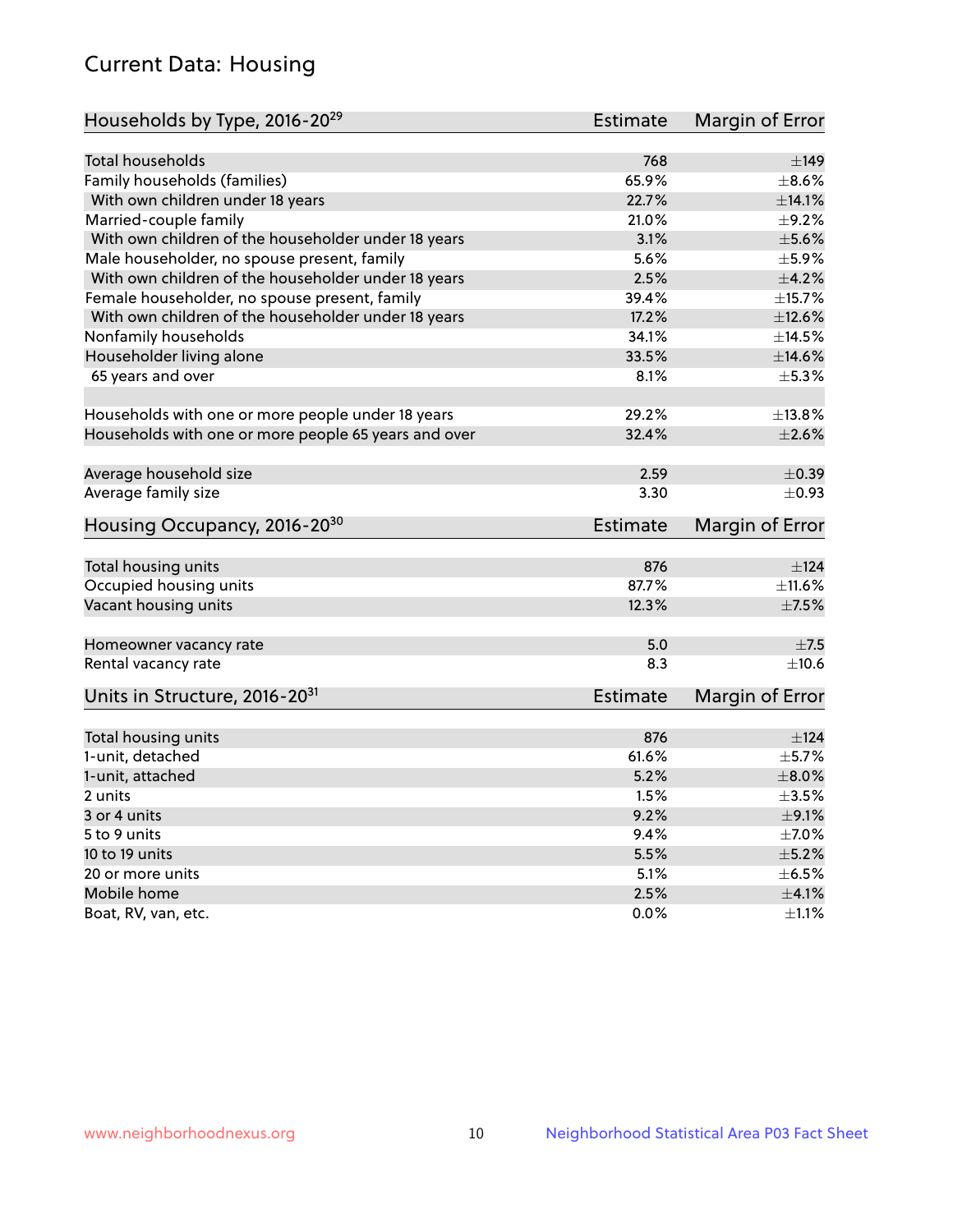# Current Data: Housing, continued...

| Year Structure Built, 2016-20 <sup>32</sup>    | <b>Estimate</b> | Margin of Error |
|------------------------------------------------|-----------------|-----------------|
| Total housing units                            | 876             | ±124            |
| Built 2014 or later                            | 0.0%            | $\pm 1.1\%$     |
| Built 2010 to 2013                             | 2.0%            | $\pm$ 4.4%      |
| Built 2000 to 2009                             | 7.0%            | $\pm$ 8.6%      |
| Built 1990 to 1999                             | 12.6%           | $\pm$ 6.1%      |
| Built 1980 to 1989                             | 5.6%            | ±6.3%           |
| Built 1970 to 1979                             | 16.6%           | $\pm$ 9.7%      |
| Built 1960 to 1969                             | 37.4%           | $\pm$ 9.4%      |
| Built 1950 to 1959                             | 13.7%           | $\pm$ 7.0%      |
| Built 1940 to 1949                             | 4.1%            | $\pm$ 4.7%      |
| Built 1939 or earlier                          | 1.0%            | $\pm1.6\%$      |
| Housing Tenure, 2016-2033                      | <b>Estimate</b> | Margin of Error |
| Occupied housing units                         | 768             | $\pm$ 149       |
| Owner-occupied                                 | 50.9%           | $\pm$ 8.5%      |
| Renter-occupied                                | 49.1%           | ±14.2%          |
| Average household size of owner-occupied unit  | 2.72            | $\pm$ 0.46      |
| Average household size of renter-occupied unit | 2.45            | $\pm$ 0.68      |
| Residence 1 Year Ago, 2016-20 <sup>34</sup>    | <b>Estimate</b> | Margin of Error |
|                                                |                 |                 |
| Population 1 year and over                     | 1,954           | $\pm$ 473       |
| Same house                                     | 90.1%           | ±30.1%          |
| Different house in the U.S.                    | 9.9%            | ±11.9%          |
| Same county                                    | 3.2%            | $\pm$ 3.7%      |
| Different county                               | 6.7%            | $\pm$ 11.4%     |
| Same state                                     | 0.0%            | $\pm$ 0.5%      |
| Different state                                | 6.7%            | $\pm$ 11.4%     |
| Abroad                                         | 0.0%            | $\pm$ 0.5%      |
| Value of Housing Unit, 2016-20 <sup>35</sup>   | <b>Estimate</b> | Margin of Error |
| Owner-occupied units                           | 391             | $\pm 100$       |
| Less than \$50,000                             | 14.2%           | $\pm$ 9.4%      |
| \$50,000 to \$99,999                           | 18.4%           | ±12.7%          |
| \$100,000 to \$149,999                         | 33.9%           | ±16.4%          |
| \$150,000 to \$199,999                         | 11.3%           | $\pm$ 8.5%      |
| \$200,000 to \$299,999                         | 16.4%           | ±15.2%          |
| \$300,000 to \$499,999                         | 1.3%            | $\pm$ 3.7%      |
| \$500,000 to \$999,999                         | 1.7%            | $\pm$ 4.6%      |
| \$1,000,000 or more                            | 2.7%            | $\pm$ 5.1%      |
| Mortgage Status, 2016-20 <sup>36</sup>         | <b>Estimate</b> | Margin of Error |
|                                                |                 |                 |
| Owner-occupied units                           | 391             | $\pm 100$       |
| Housing units with a mortgage                  | 66.0%           | $\pm$ 19.7%     |
| Housing units without a mortgage               | 34.0%           | $\pm$ 10.1%     |

Neighborhood Statistical Area P03 Fact Sheet 11 11 www.neighborhoodnexus.org

Housing units without a mortgage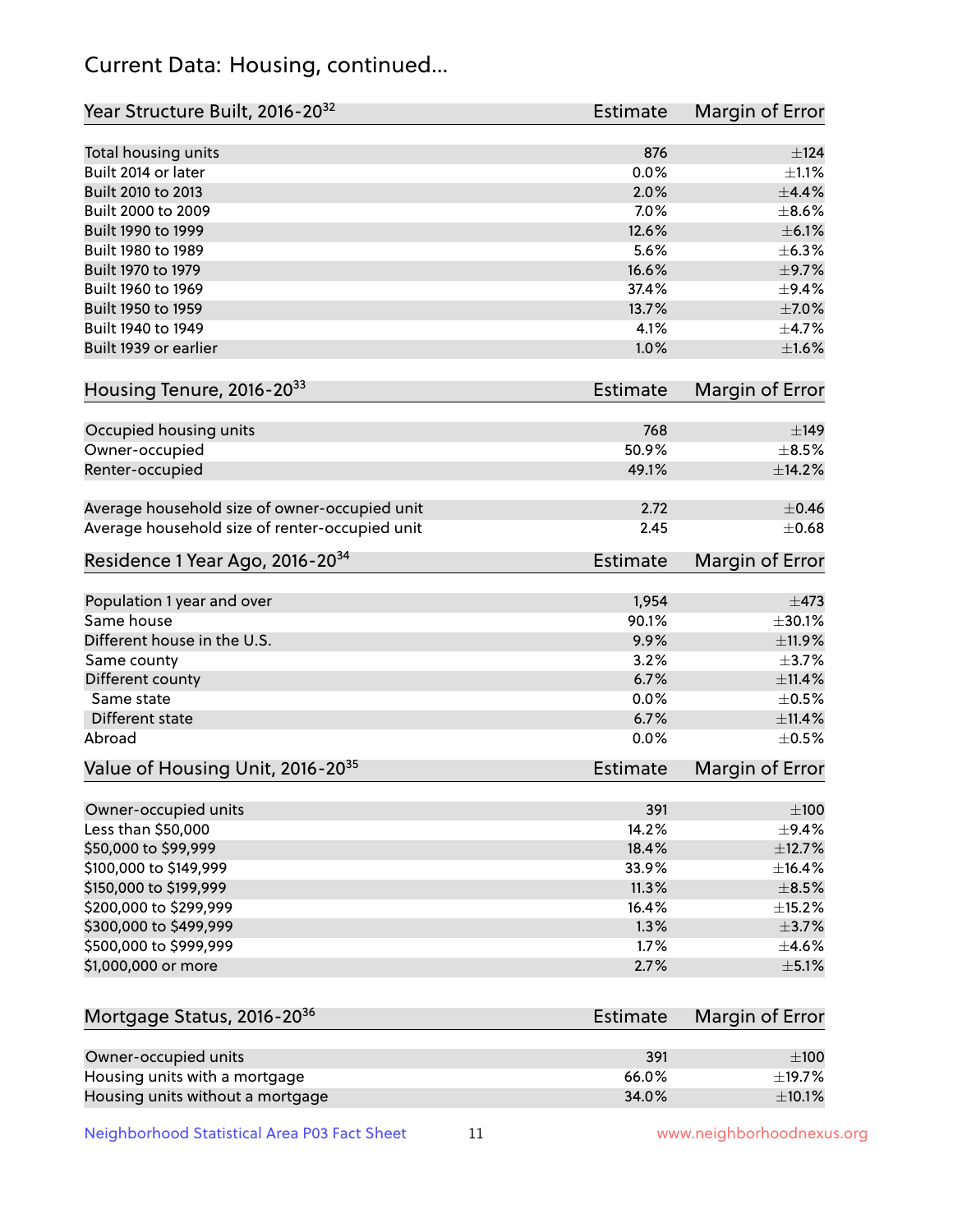# Current Data: Housing, continued...

| Selected Monthly Owner Costs, 2016-20 <sup>37</sup> | <b>Estimate</b> | Margin of Error |
|-----------------------------------------------------|-----------------|-----------------|
|                                                     |                 |                 |
| Housing units with a mortgage                       | 258             | $\pm 101$       |
| Less than \$300                                     | 0.0%            | $\pm$ 5.5%      |
| \$300 to \$499                                      | 2.2%            | $\pm$ 6.0%      |
| \$500 to \$999                                      | 30.0%           | ±21.8%          |
| \$1,000 to \$1,499                                  | 29.1%           | ±11.8%          |
| \$1,500 to \$1,999                                  | 30.0%           | $\pm$ 17.1%     |
| \$2,000 to \$2,999                                  | 8.7%            | $\pm$ 12.0%     |
| \$3,000 or more                                     | 0.0%            | $\pm$ 6.7%      |
|                                                     |                 |                 |
| Median (dollars)                                    | \$1,317         | $\pm$ 195       |
|                                                     |                 |                 |
| Housing units without a mortgage                    | 133             | $\pm$ 52        |
| Less than \$150                                     | 0.0%            | $\pm 10.6\%$    |
| \$150 to \$249                                      | 12.3%           | $\pm$ 16.6%     |
| \$250 to \$349                                      | 27.2%           | $\pm 30.3\%$    |
| \$350 to \$499                                      | 24.9%           | ±26.2%          |
| \$500 to \$699                                      | 27.2%           | $\pm 20.6\%$    |
| \$700 or more                                       | 8.4%            | ±24.0%          |
|                                                     |                 |                 |
| Median (dollars)                                    | \$387           | $\pm$ 87        |

| Selected Monthly Owner Costs as a Percentage of | Estimate | Margin of Error |
|-------------------------------------------------|----------|-----------------|
| Household Income, 2016-20 <sup>38</sup>         |          |                 |
|                                                 |          |                 |
| Housing units with a mortgage <sup>39</sup>     | 253      | $\pm 106$       |
| Less than 20.0 percent                          | 44.9%    | $\pm$ 24.7%     |
| 20.0 to 24.9 percent                            | 12.7%    | ±10.3%          |
| 25.0 to 29.9 percent                            | 6.2%     | $\pm$ 7.7%      |
| 30.0 to 34.9 percent                            | 15.9%    | ±16.8%          |
| 35.0 percent or more                            | 20.3%    | $\pm$ 13.5%     |
|                                                 |          |                 |
| Housing units without a mortgage <sup>40</sup>  | 122      | $\pm 66$        |
| Less than 10.0 percent                          | 59.6%    | ±20.4%          |
| 10.0 to 14.9 percent                            | 11.2%    | $\pm$ 10.0%     |
| 15.0 to 19.9 percent                            | 16.2%    | $\pm 26.6\%$    |
| 20.0 to 24.9 percent                            | 5.4%     | $\pm$ 11.9%     |
| 25.0 to 29.9 percent                            | 3.3%     | $\pm$ 7.4%      |
| 30.0 to 34.9 percent                            | $0.0\%$  | $\pm$ 8.2%      |
| 35.0 percent or more                            | 4.2%     | $\pm$ 15.5%     |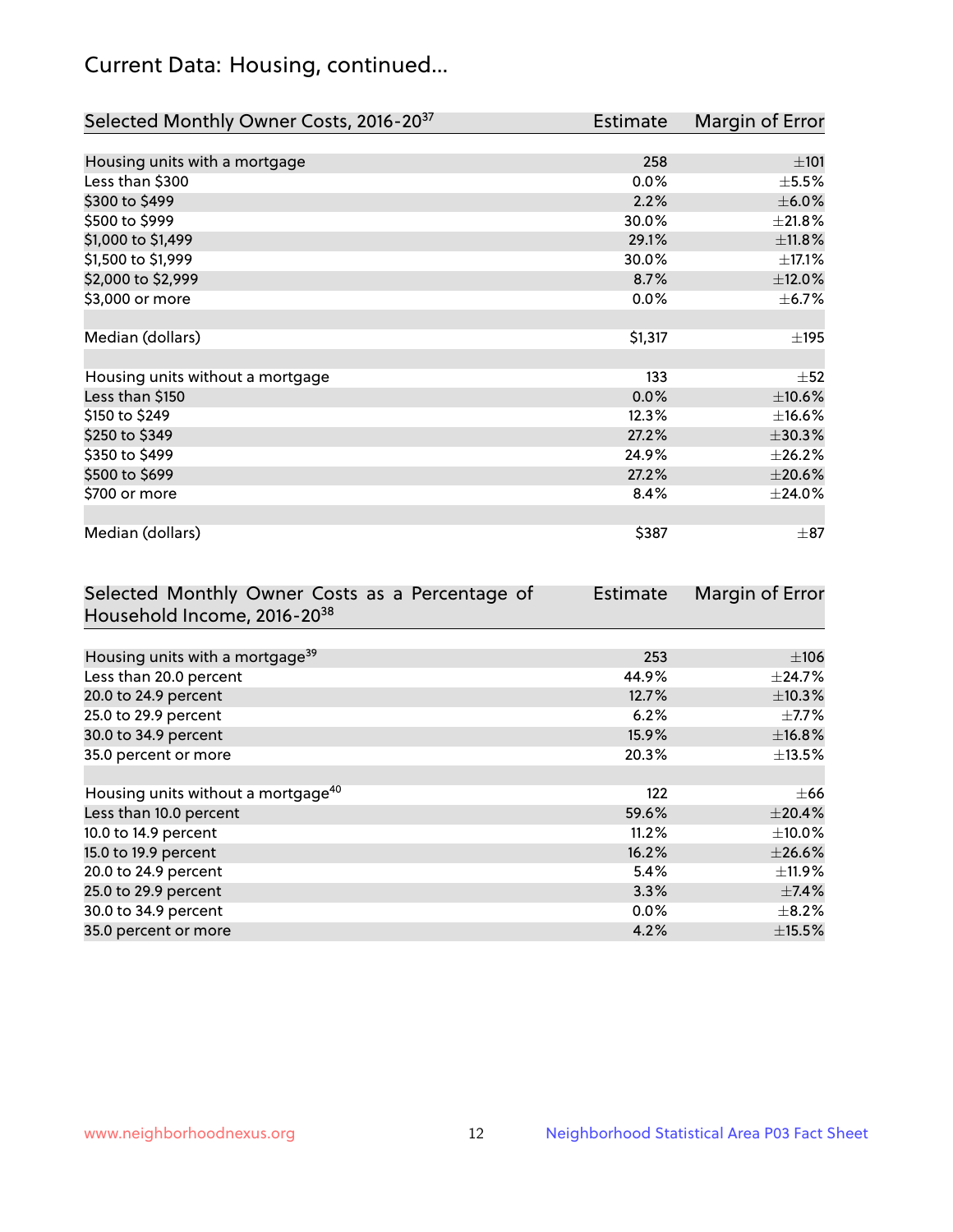# Current Data: Housing, continued...

| Gross Rent, 2016-20 <sup>41</sup>               | <b>Estimate</b> | Margin of Error |
|-------------------------------------------------|-----------------|-----------------|
|                                                 |                 |                 |
| Occupied units paying rent                      | 371             | $\pm 133$       |
| Less than \$200                                 | 0.0%            | ±4.7%           |
| \$200 to \$499                                  | 0.0%            | $\pm$ 6.6%      |
| \$500 to \$749                                  | 4.0%            | ±10.3%          |
| \$750 to \$999                                  | 45.7%           | ±19.6%          |
| \$1,000 to \$1,499                              | 44.6%           | ±24.8%          |
| \$1,500 to \$1,999                              | 5.6%            | $\pm$ 8.6%      |
| \$2,000 or more                                 | 0.0%            | $\pm$ 5.4%      |
| Median (dollars)                                | \$1,002         | $\pm 72$        |
|                                                 |                 |                 |
| No rent paid                                    | $\overline{7}$  | $\pm$ 15        |
|                                                 |                 |                 |
| Gross Rent as a Percentage of Household Income, | <b>Estimate</b> | Margin of Error |
| $2016 - 20^{42}$                                |                 |                 |
|                                                 |                 |                 |
| Occupied units paying rent <sup>43</sup>        | 371             | ±162            |
| Less than 15.0 percent                          | 0.0%            | ±3.8%           |
| 15.0 to 19.9 percent                            | 10.0%           | ±11.9%          |
| 20.0 to 24.9 percent                            | 15.0%           | ±12.4%          |
| 25.0 to 29.9 percent                            | 4.7%            | $\pm$ 5.8%      |
| 30.0 to 34.9 percent                            | 14.6%           | $\pm$ 13.0%     |
| 35.0 percent or more                            | 55.8%           | ±26.2%          |

# Current Data: Transportation

| Commuting to Work, 2016-20 <sup>44</sup>  | Estimate | Margin of Error |
|-------------------------------------------|----------|-----------------|
|                                           |          |                 |
| Workers 16 years and over                 | 865      | $\pm 246$       |
| Car, truck, or van - drove alone          | 58.0%    | $\pm$ 17.7%     |
| Car, truck, or van - carpooled            | 7.5%     | $\pm$ 9.2%      |
| Public transportation (excluding taxicab) | 24.6%    | $\pm$ 13.0%     |
| Walked                                    | $0.0\%$  | $\pm 1.2\%$     |
| Other means                               | 0.0%     | $\pm 1.2\%$     |
| Worked at home                            | 9.9%     | $\pm$ 8.3%      |
|                                           |          |                 |
| Mean travel time to work (minutes)        | 35.5     | ±10.8           |

| Access to a Vehicle, 2016-20 <sup>45</sup> | <b>Estimate</b> | Margin of Error |
|--------------------------------------------|-----------------|-----------------|
|                                            |                 |                 |
| Occupied housing units                     | 768             | $+149$          |
| No vehicles available                      | 15.3%           | $+9.2%$         |
| 1 vehicle available                        | 43.0%           | $\pm$ 16.0%     |
| 2 vehicles available                       | 31.9%           | $\pm$ 13.3%     |
| 3 or more vehicles available               | 9.8%            | $+5.8%$         |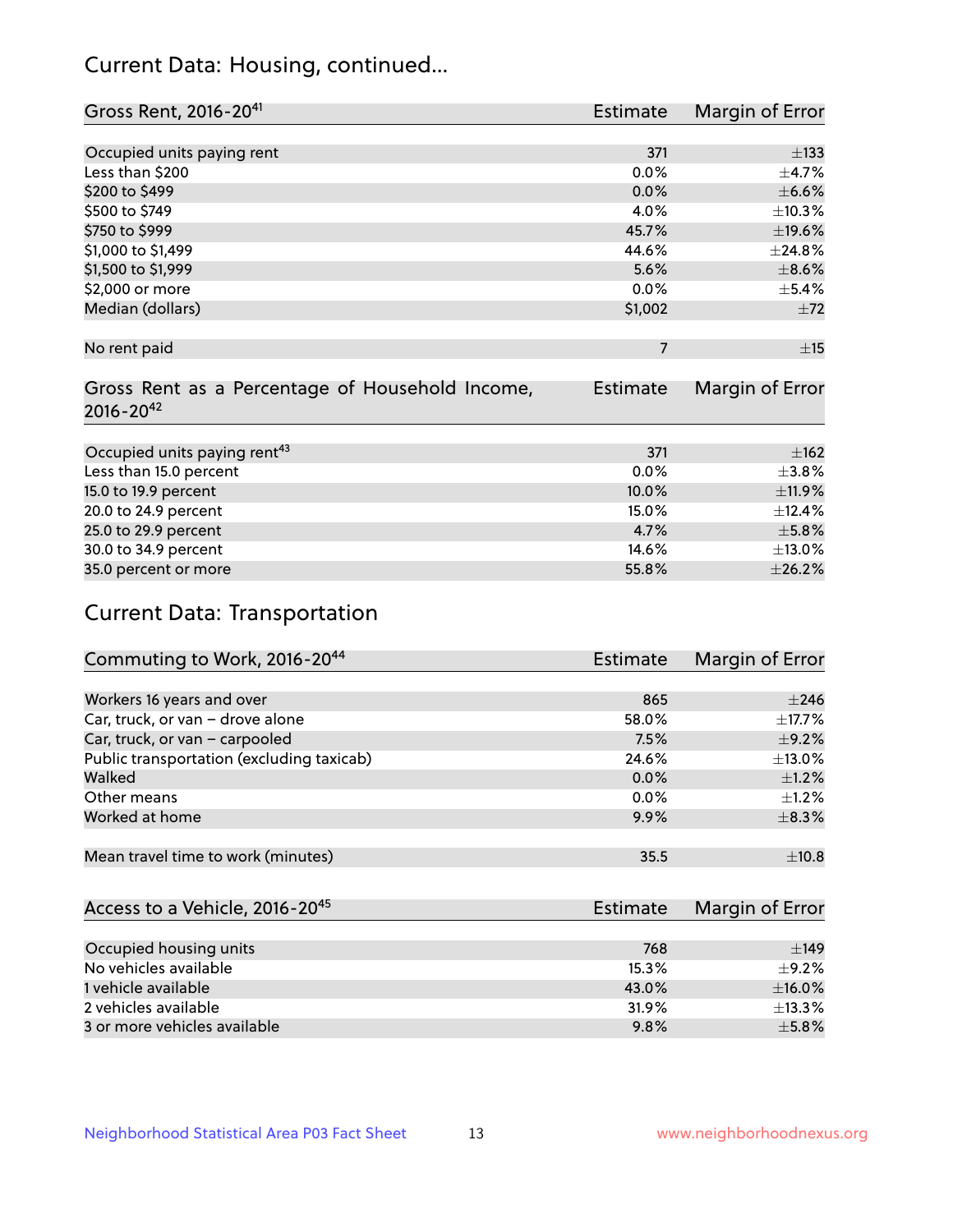# Current Data: Health

| Health Insurance coverage, 2016-2046                    | <b>Estimate</b> | Margin of Error |
|---------------------------------------------------------|-----------------|-----------------|
|                                                         |                 |                 |
| Civilian Noninstitutionalized Population                | 1,990           | $\pm 488$       |
| With health insurance coverage                          | 83.8%           | $\pm 3.0\%$     |
| With private health insurance coverage                  | 56.8%           | ±19.4%          |
| With public health coverage                             | 39.3%           | ±14.5%          |
| No health insurance coverage                            | 16.2%           | $\pm$ 6.4%      |
| Civilian Noninstitutionalized Population Under 19 years | 493             | $\pm$ 493       |
| No health insurance coverage                            | 5.0%            | $\pm$ 5.5%      |
|                                                         |                 |                 |
| Civilian Noninstitutionalized Population 19 to 64 years | 1,136           | $\pm 270$       |
| In labor force:                                         | 898             | $\pm 256$       |
| Employed:                                               | 832             | $\pm 252$       |
| With health insurance coverage                          | 76.9%           | ±11.9%          |
| With private health insurance coverage                  | 74.8%           | ±13.3%          |
| With public coverage                                    | 5.9%            | $\pm$ 9.2%      |
| No health insurance coverage                            | 23.1%           | ±14.0%          |
|                                                         |                 |                 |
| Unemployed:                                             | 66              | $+252$          |
| With health insurance coverage                          | 41.9%           | ±60.9%          |
| With private health insurance coverage                  | 31.8%           | ±63.6%          |
| With public coverage                                    | 10.1%           | ±17.8%          |
| No health insurance coverage                            | 58.1%           | $\pm$ 36.2%     |
|                                                         |                 |                 |
| Not in labor force:                                     | 238             | $\pm$ 138       |
| With health insurance coverage                          | 73.5%           | ±32.2%          |
| With private health insurance coverage                  | 30.3%           | $\pm 21.6\%$    |
| With public coverage                                    | 47.0%           | $\pm$ 34.6%     |
| No health insurance coverage                            | 26.5%           | ±15.2%          |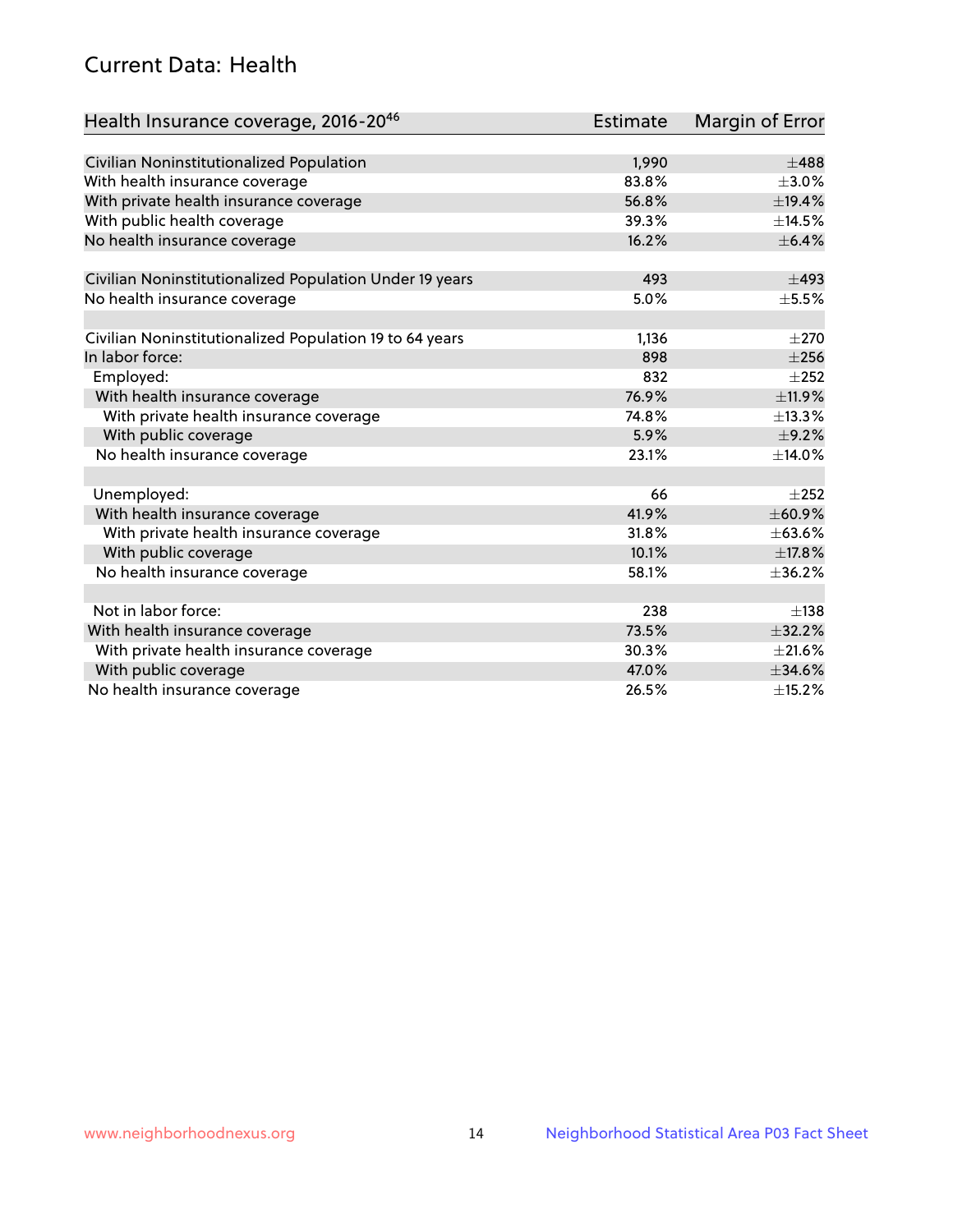#### Notes:

- 1. Source: U.S. Census Bureau, Decennial Census 2000, SF1 tables P8, P12; American Community Survey, tables B01001, B03002
- 2. This category includes Pacific Islanders, Native Americans and Alaska Natives, people who identify as some other race, and those who identify as bi/multi racial.
- 3. Source: U.S. Census Bureau, Decennial Census 2000, SF1 tables P15, P16, P18, P19; American Community Survey, tables B11001, B11005, B11003
- 4. Source: U.S. Census Bureau, Decennial Census 2000, SF3 table P37; American Community Survey, table B15002
- 5. Source: U.S. Census Bureau, Longitudinal Employer-Household Dynamics Residential Area Characteristics, Table JT01 (Primary Jobs); Workplace Area Characteristics, Table JT00 (All Jobs)
- 6. Source: U.S. Census Bureau, Decennial Census 2000, SF3 tables P52, P87; American Community Survey, tables B19001, B17001
- 7. Source: U.S. Census Bureau, Decennial Census 2000, SF1 tables H3, H4; American Community Survey, tables B25002, B25009
- 8. Source: U.S. Census Bureau, Decennial Census 2000, SF3 table H44; American Community Survey, tables B25044
- 9. Source: Atlanta Police Department, COBRA; U.S. Census Bureau, American Community Survey, table B01001
- 10. Source: U.S. Census Bureau, American Community Survey, table B01001
- 11. Source: U.S. Census Bureau, American Community Survey, table B03002
- 12. Source: U.S. Census Bureau, American Community Survey, table B05002
- 13. Source: U.S. Census Bureau, American Community Survey, table B05003
- 14. Source: U.S. Census Bureau, American Community Survey, tables B19001, B19025, B19051, B19061, B19055, B19065, B19059, B19069, B19056, B19066, B19057, B19067, B22001, B19101, B19127
- 15. Source: U.S. Census Bureau, American Community Survey, tables B19201, B19214, B20017, B19313
- 16. Source: U.S. Census Bureau, American Community Survey, table B17010
- 17. Source: U.S. Census Bureau, American Community Survey, tables B17001, B17006, B17021, B17007. Table totals may be lower than the total population, as they are based on the population for whom poverty status is determined.
- 18. Source: U.S. Census Bureau, American Community Survey, B17001H, B17001B, B17001D, B17001I. Table totals may be lower than the total population, as they are based on the population for whom poverty status is determined.
- 19. Source: U.S. Census Bureau, American Community Survey, tables B23001, B23008
- 20. Source: U.S. Census Bureau, American Community Survey, table C24030
- 21. Source: U.S. Census Bureau, American Community Survey, table C24010
- 22. Source: U.S. Census Bureau, American Community Survey, table B24080
- 23. Source: U.S. Census Bureau, Longitudinal Employer-Household Dynamics Origin-Destination Data, Tables JT00 Main and JT00 Aux
- 24. Source: U.S. Census Bureau, Longitudinal Employer-Household Dynamics Origin-Destination Data, Tables JT00 Main and JT00 Aux
- 25. Source: U.S. Census Bureau, Longitudinal Employer-Household Dynamics Origin-Destination Data, Tables JT00 Main and JT00 Aux
- 26. Source: U.S. Census Bureau, Longitudinal Employer-Household Dynamics Origin-Destination Data, Tables JT00 Main and JT00 Aux
- 27. Source: U.S. Census Bureau, American Community Survey, table B14001
- 28. Source: U.S. Census Bureau, American Community Survey, table B15002
- 29. Source: U.S. Census Bureau, American Community Survey, tables B11001, B11003, B11007, B11005, B09019
- 30. Source: U.S. Census Bureau, American Community Survey, tables B25002, B25003, B25004
- 31. Source: U.S. Census Bureau, American Community Survey, table B25024
- 32. Source: U.S. Census Bureau, American Community Survey, table B25034
- 33. Source: U.S. Census Bureau, American Community Survey, tables B25009, B25008, B25003
- 34. Source: U.S. Census Bureau, American Community Survey, table B07003
- 35. Source: U.S. Census Bureau, American Community Survey, table B25075. This value is self-reported and may differ from home values as determined by the County Tax Assessor.
- 36. Source: U.S. Census Bureau, American Community Survey, table B25081
- 37. Source: U.S. Census Bureau, American Community Survey, table B25087
- 38. Source: U.S. Census Bureau, American Community Survey, table B25091
- 39. Excludes units where Selected Monthly Owner Costs as a Percentage of Income cannot be computed.
- 40. Excludes units where Selected Monthly Owner Costs as a Percentage of Income cannot be computed.
- 41. Source: U.S. Census Bureau, American Community Survey, table B25063
- 42. Source: U.S. Census Bureau, American Community Survey, table B25070
- 43. Excludes units where Gross Rent as a Percentage of Income cannot be computed.
- 44. Source: U.S. Census Bureau, American Community Survey, tables B08101, B08013
- 45. Source: U.S. Census Bureau, American Community Survey, table B25044
- 46. Source: U.S. Census Bureau, American Community Survey, tables B18135, B27011

The dagger (†) symbol denotes values that cannot be computed.